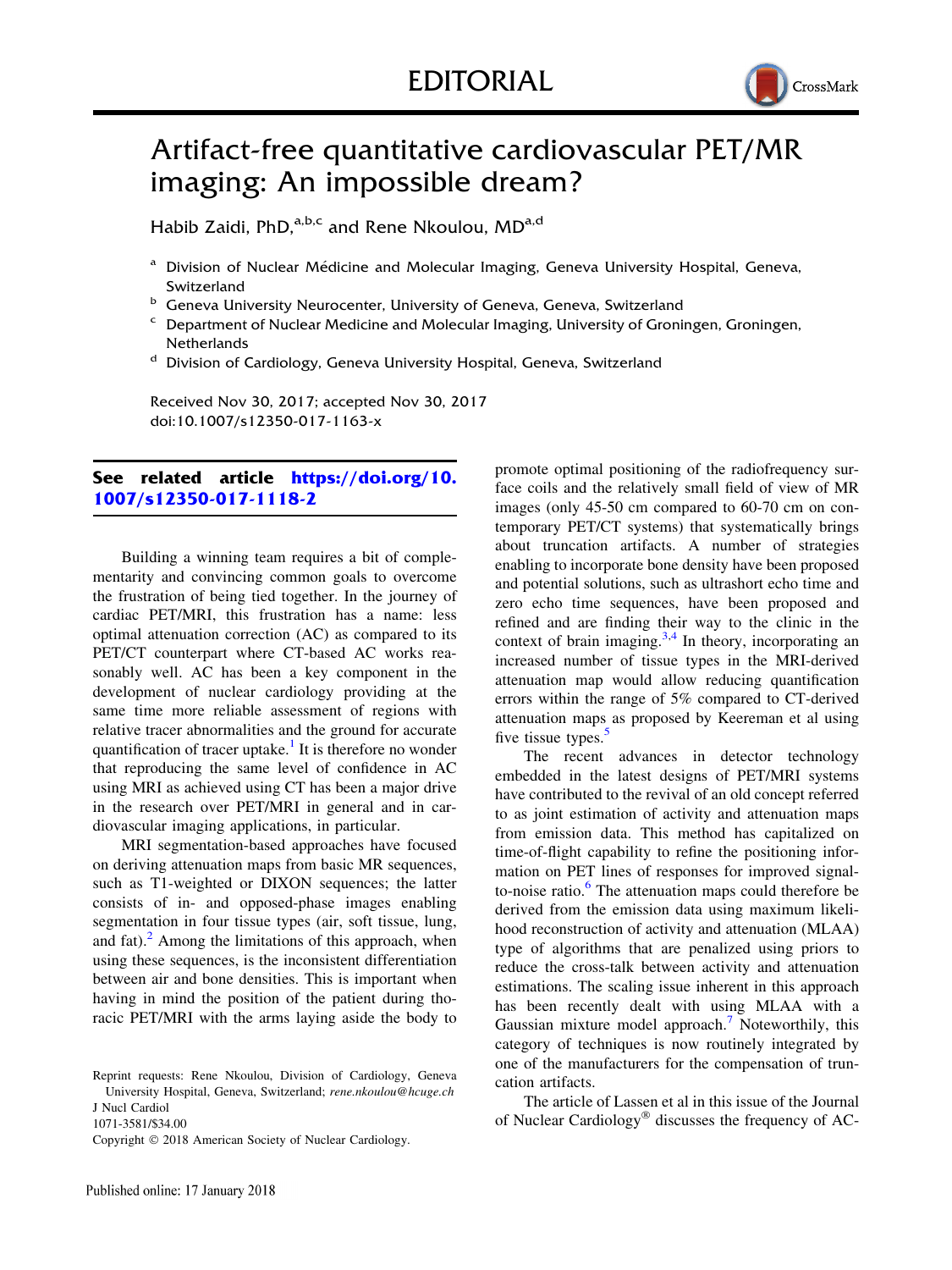<span id="page-1-0"></span>generated artifacts during cardiac PET/MRI in 20 patients referred for the assessment of rest perfusion and viability.<sup>8</sup> Simultaneous PET and MRI acquisitions were performed on an mMR system with list mode data acquisition of rest  $^{13}$ N-ammonia and  $^{18}$ F-FDG preceded by MRI acquisition using a DIXON sequence. They used a commercial segmentation-based AC method using the standard DIXON sequence and routinely integrated MLAA-based truncation correction. A systematic review of the MRI-derived attenuation maps and attenuation-corrected PET data allowed the identification of the four main types of AC-related artifacts, namely misalignment (occurring in 80% of the cases), susceptibility (50%), tissue inversion (30%), and total lung volume change (25%). Of particular importance was the fact that a substantial proportion of patients presented with multiple artifacts and that suitable correction could not be proposed for tissue inversion. These translated into almost 15% of patients having falsepositive defects that could eventually be corrected after additional rigid-body co-registration or retrospective filling of the susceptibility gaps.

A preliminary appraisal lies in the fact that, in this study, the acquisition protocol that is representative of conventional cardiac PET/MRI examinations promoted 80% of misalignment. Misalignment is not a specificity of PET/MRI since this may also occur during cardiac PET/CT in as many as 40% of cases, thus impacting the clinical outcome in almost  $20\%$  of cases. <sup>9,10</sup> Respiratory misregistration is only an aspect of this and partial response would follow from more systematic implementation of recent advances in respiratory and cardiac motion compensation algorithms during PET/MR acquisitions.<sup>11,[12](#page-2-0)</sup> Yet, the most effective way to reduce misalignment lies in comfortable positioning of the patient and refraining from overextended acquisition protocols. This is appealing in PET/MRI to maximize the information collected and in part related to a pressure to provide more comprehensive results to justify the investment in PET/MRI clinical and research programs.

Another lesson learned would be that in cardiac PET/MRI, artifacts hardly come isolated. Therefore, despite their easy recognition and the availability of numerous compensation methods that can be used to correct them, multiple corrections eventually introduce inhomogeneity, thus hampering optimal quantification. That is particularly true if we keep in mind that opposite to the simplistic segmentation of the myocardium as a single tissue type with homogenous density, scarred myocardium would display different tissue density as compared to viable myocardium and incorporation of this information similar to when using PET/CT yields more accurate assessment of the metabolic information.[13,14](#page-2-0) Caution shall still prevail as more systematic

comparisons between cardiac PET/MRI and PET/CT are needed especially using routine nuclear cardiology tools, such as semi-quantitative polar maps, absolute flow comparison, and regional comparisons as well. $^{15,16}$  $^{15,16}$  $^{15,16}$ Therefore, caution speaks toward keeping routine cardiac PET on PET/CT scanners, where optimal quantification can be guaranteed and toward keeping the search for better attenuation compensation algorithms on hybrid PET/MRI systems.

## **Disclosures**

H. Zaidi has a grant from Siemens Healthineers that is not influencing this editorial. R. Nkoulou has nothing to disclose.

## References

- 1. Ficaro EP, Fessler JA, Shreve PD, Kritzman JN, Rose PA, Corbett JR. Simultaneous transmission/emission myocardial perfusion tomography. Diagnostic accuracy of attenuation-corrected 99mTcsestamibi single-photon emission computed tomography. Circulation 1996;93:463-73.
- 2. Martinez-Moller A, Souvatzoglou M, Delso G, Bundschuh RA, Chefd'hotel C, Ziegler SI, et al. Tissue classification as a potential approach for attenuation correction in whole-body PET/MRI: Evaluation with PET/CT data. J Nucl Med 2009;50:520-6.
- 3. Catana C, van der Kouwe A, Benner T, Michel CJ, Hamm M, Fenchel M, et al. Toward implementing an MRI-based PET attenuation-correction method for neurologic studies on the MR-PET brain prototype. J Nucl Med 2010;51:1431-8.
- 4. Yang J, Wiesinger F, Kaushik S, Shanbhag D, Hope TA, Larson PEZ, et al. Evaluation of sinus/edge-corrected zero-echo-timebased attenuation correction in brain PET/MRI. J Nucl Med 2017;58:1873-9.
- 5. Keereman V, Holen RV, Mollet P, Vandenberghe S. The effect of errors in segmented attenuation maps on PET quantification. Med Phys 2011;38:6010-9.
- 6. Rezaei A, Defrise M, Nuyts J. ML-reconstruction for TOF-PET with simultaneous estimation of the attenuation factors. IEEE Trans Med Imaging 2014;33:1563-72.
- 7. Mehranian A, Zaidi H. Joint estimation of activity and attenuation in whole-body TOF PET/MRI using constrained Gaussian mixture models. IEEE Trans Med Imaging 2015;34:1808-21.
- 8. Lassen ML, Rasul S, Beitzke D, Stelzmuller ME, Cal-Gonzalez J, Hacker M, et al. Assessment of attenuation correction for myocardial PET imaging using combined PET/MRI. J Nucl Cardiol 2017. [https://doi.org/10.1007/s12350-017-1118-2.](https://doi.org/10.1007/s12350-017-1118-2)
- 9. Gould KL, Pan T, Loghin C, Johnson NP, Guha A, Sdringola S. Frequent diagnostic errors in cardiac PET/CT due to misregistration of CT attenuation and emission PET images: A definitive analysis of causes, consequences, and corrections. J Nucl Med 2007;48:1112-21.
- 10. Martinez-Moller A, Souvatzoglou M, Navab N, Schwaiger M, Nekolla SG. Artifacts from misaligned CT in cardiac perfusion PET/CT studies: Frequency, effects, and potential solutions. J Nucl Med 2007;48:188-93.
- 11. Kustner T, Schwartz M, Martirosian P, Gatidis S, Seith F, Gilliam C, et al. MR-based respiratory and cardiac motion correction for PET imaging. Med Image Anal 2017;42:129-44.